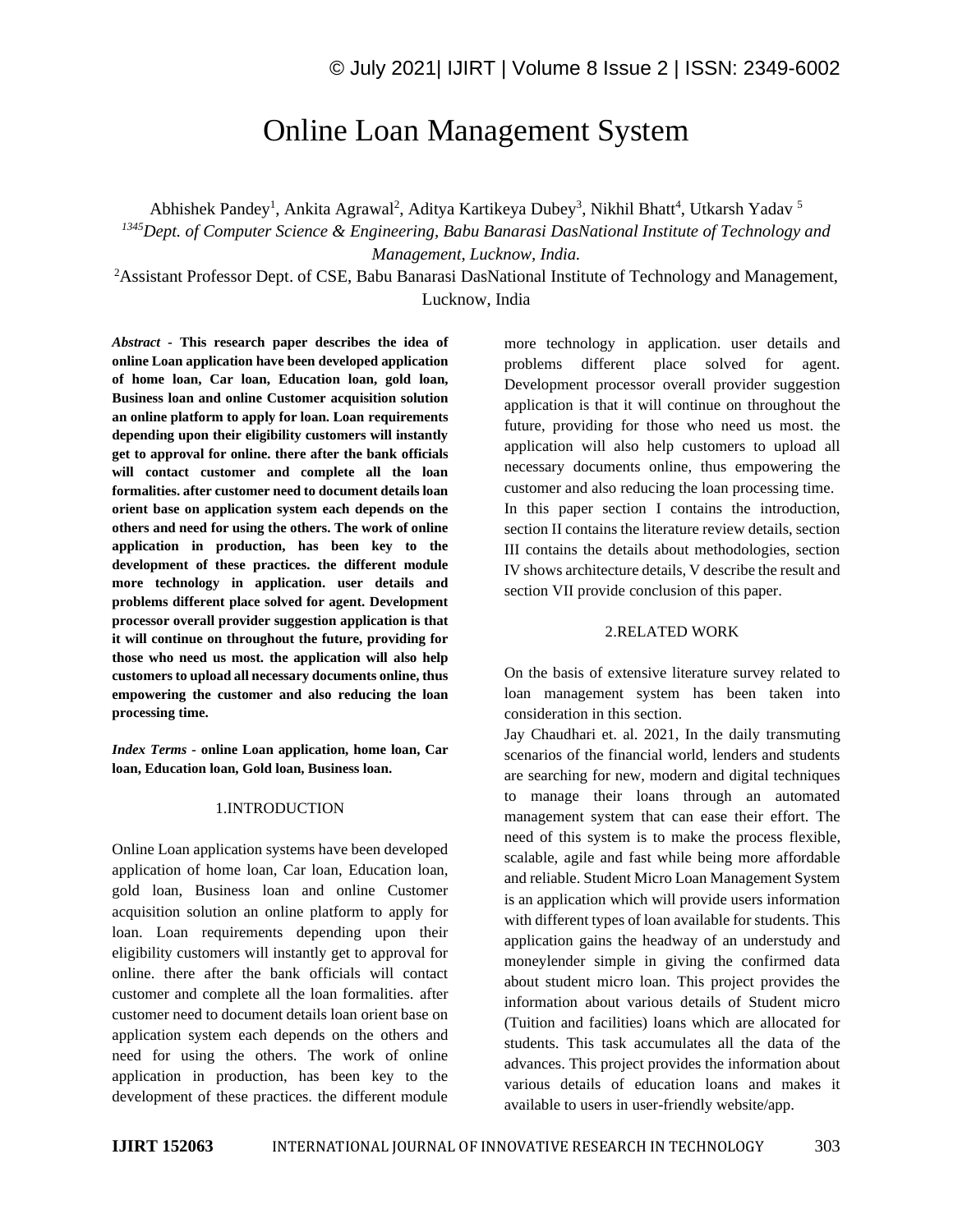Hao Wang, et. al., 2019, Current financial loan management systems are usually deployed in a single service mode, also the transactions are not transparent and traceable to most of the roles participating in the process. Their data privacy protection mechanisms are not robust enough facing various cyber-attacks. To overcome these challenges, we propose loan on blockchain (LoC), a novel financial loan management system based on smart contracts over permissioned blockchain Hyperledger Fabric. We use the Chinese poverty alleviation loan as the case study. We design a digital account model for the transfer of assets between centralized and decentralized ledgers; and propose locking and unlocking algorithms for smart contracts. We introduce digital signature and oracle to protect the data privacy. Performance evaluations on chaincode and unlocking codes show that our system is applicable in the real financial loan setting.

Akhil Sahota et. al. 2018, Today's market is progressing with a great pace. The people are lacking the time to accomplish all their tasks. The technology that saves time is always appreciated whether it an automated machine in a factory or a bank providing a loan to its customers. Most of the times, banks deal with a delay in the process due to inappropriate loan processing system. This in some cases leads in the loss of their prospective customers. A suitable loan management system allows the bank to provide their customers with quick loan approvals, while at the same instance, the banks are allowed to disburse the loan amount in a fast pace which further results in happy and satisfied customers. The key aspects of the loan management system include reduced processing time and turnaround, ability to improve the performance throughout and inquire in a much lesser time, tracking of status online and better document management, minimization of errors, details required and unwanted information requirements and better customer satisfaction with new product offerings and thus, impacting the minds of the customers. The financial sector is growing and grooming as each day passes and thus, introducing efficient new technologies in this sector will surely result in development of agencies and customers. With appropriate steps and efficient technologies, the customers and the agencies can bond together, and the financial sector can gain more foothold.

Julian VASILEV et. al., 2017, A loan management information system (for transaction processing in credit institutions) records data for given loans, returned sums for principal, interest and taxes. The purpose of this article is to accept or reject our assumption that the more loans are given, the more sums are returned by customers. The main methodology used is time series analysis. Data are analyzed in SPSS. The main proved conclusion is that incoming money flows in credit institutions do not depend on the amount of given loans. This article is published for the first time. This article gives notes for extending existing loan management information systems for loan management in credit institutions and banks in the direction of business analysis.

S. M. AKTERUJJAMAN, et. Al., 2016, SMEs all over the world have been playing a crucial role in promoting economic development as well as industrial production. SME financing has been identified as a major obstacle to SME growth. Unfortunately, the issue seems to be as unresolved as it always has been. Though the majority of the issues are with the SME themselves, the banks also have major issues in designing financial products for the SMEs. This study tries to find out the underlying problems from the bank's perspective. The major findings are related to the high interest and loan duration rates, reasons for SMEs relatively informal way of doing business in contrast to bank's formal procedures and prerequisites, bank's relative inexperience in this field. They are also related to the bank's lack of perspective, the viability and benefits of cluster unity, approach to informal loan takers and non-usage of modern technology and accounting procedures. The recommendations were provided based on the analysis and findings.

### 3.METHODOLOGY

#### Proposed System

User registration need for details after login different type of loan, for car loan, education loan, business loan, gold loan, home loan, after different details provider for loan application different customer details view for user. Agent registration need for details after login customer query view and loan type view suggestion provider and status applied changed to approved or rejected. Agent view for customer. Manager registration need for details after login loan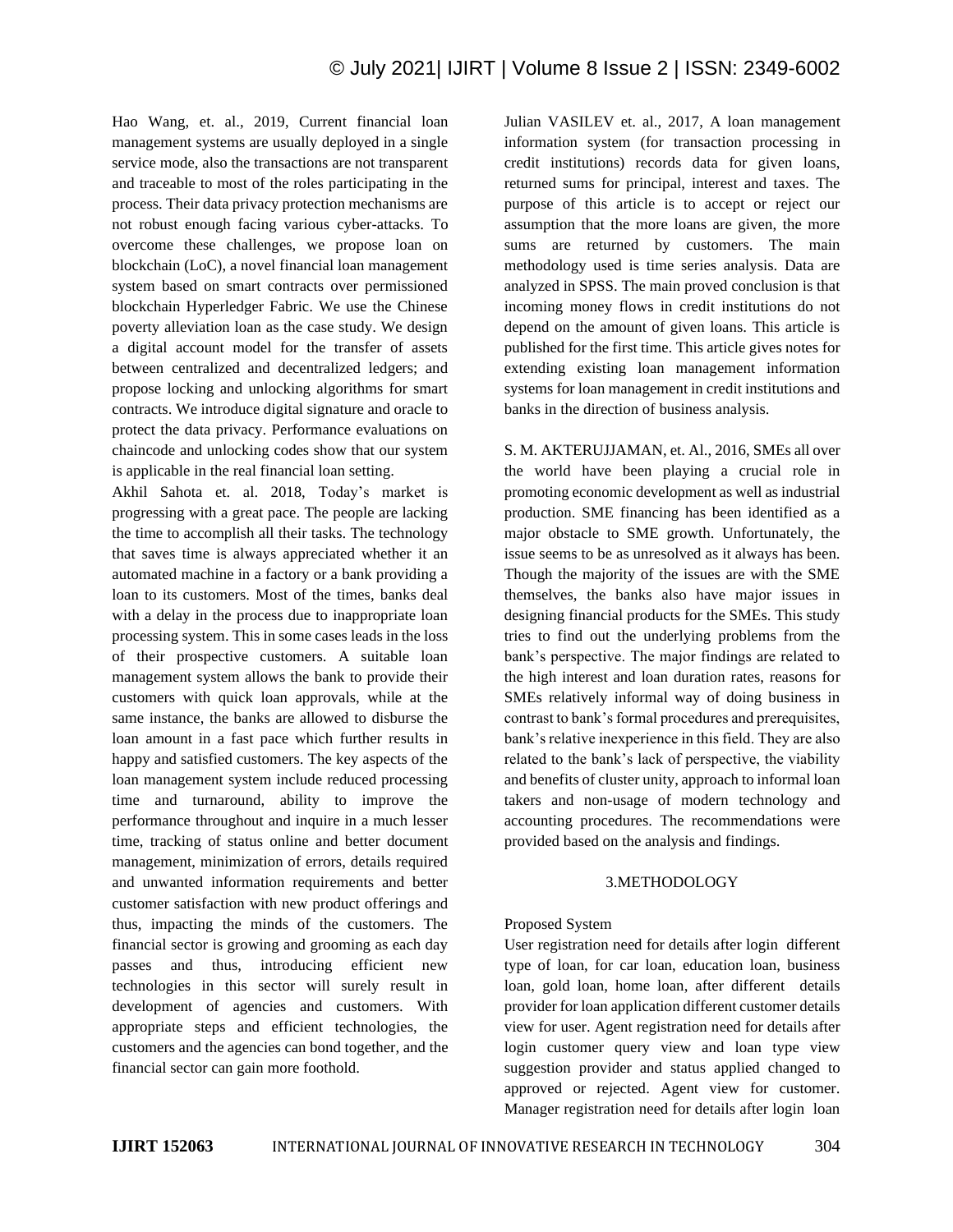awareness provider for customer and sanctioned customer details view and Applied details view.

### 4.MODULE DESCRIPTION

## • User

User module new user registration and login for user loan type to car loan, education loan, home loan, gold loan, business loan need for customer different loan typed. Loan file after submit option using .user sending query view and user checked applied for user logout.

• Agent

Agent module new registration and login, agent different user query view after suggestion provided for user different loan form details after agent sanctioned sending customer after logout

• Manager

Manager login after customer awareness provider view and sanctioned details view. after customer applied details view the manager.

• Home Loan

Earn 250 point if your disbursal is less than on equal to 25 lacs, Earn 500 point if your disbursal is 25 to 50 lacs, Earn 250 point if your disbursal is less than on equal to 75 lacs.

• Car Loan

Car Loan value calculated on ex-showroom price of the vehicle. Attentive interest rates on car loans. Banking suggested schemes available loans offered from Rs.1 Laks onward.

• Gold Loan

Earn our gold loan sanction and disbursal is one of the quickest with easy documentation and doorstep service. Our rates and charger for loan against gold are very attractive. All charges are communicated up front in writing along with the gold loan quotation.

**Education Loan** 

Quantum of loan the quantum of finance under the scheme is capped at Rs 10,00,000 lacs for studies in Indian and Rs 20,00,000 lacs for studies abroad, which would cover tuition fees, hostel charges (if any), cost of books. The minimum amount of education loan would be Rs 10,00, 000.the Quantum of loan can be higher amounts above these caps subject to eligibility and cost, for case-to-case approval. Margin no for education loans up to RS 4lacs.for loans above Rs 4lacs,5% margin for studies within India and 15% for higher studies overseas.

• Businees Loan

Business loan eligibility in 1 minute available online & across all branches. Self-employed customers get exclusive higher loan amount. Loan Amount up to Rs.15 lakhs (Up to Rs.40 Lakhs in selected locations)

1. Data Flow Diagram (DFD)



Figure 1: Data Flow diagram

## 5. RESULTS

Online Loan application have been developed application of Home loan, Car loan, Education loan, Gold loan, Business loan and online Customer acquisition solution an online platform to apply for loan. Loan requirements depending upon their eligibility customers will instantly get to approval for online. there after the bank officials will contact customer and complete all the loan formalities. after customer need to document details loan orient base on application system each depends on the others and need for using the others. The work of online application in production, has been key to the development of these practices. the different module more technology in application. user details and problems different place solved for agent. Development processor overall provider suggestion application is that it will continue on throughout the future, providing for those who need us most. the application will also help customers to upload all necessary documents online, thus empowering the customer and also reducing the loan processing time.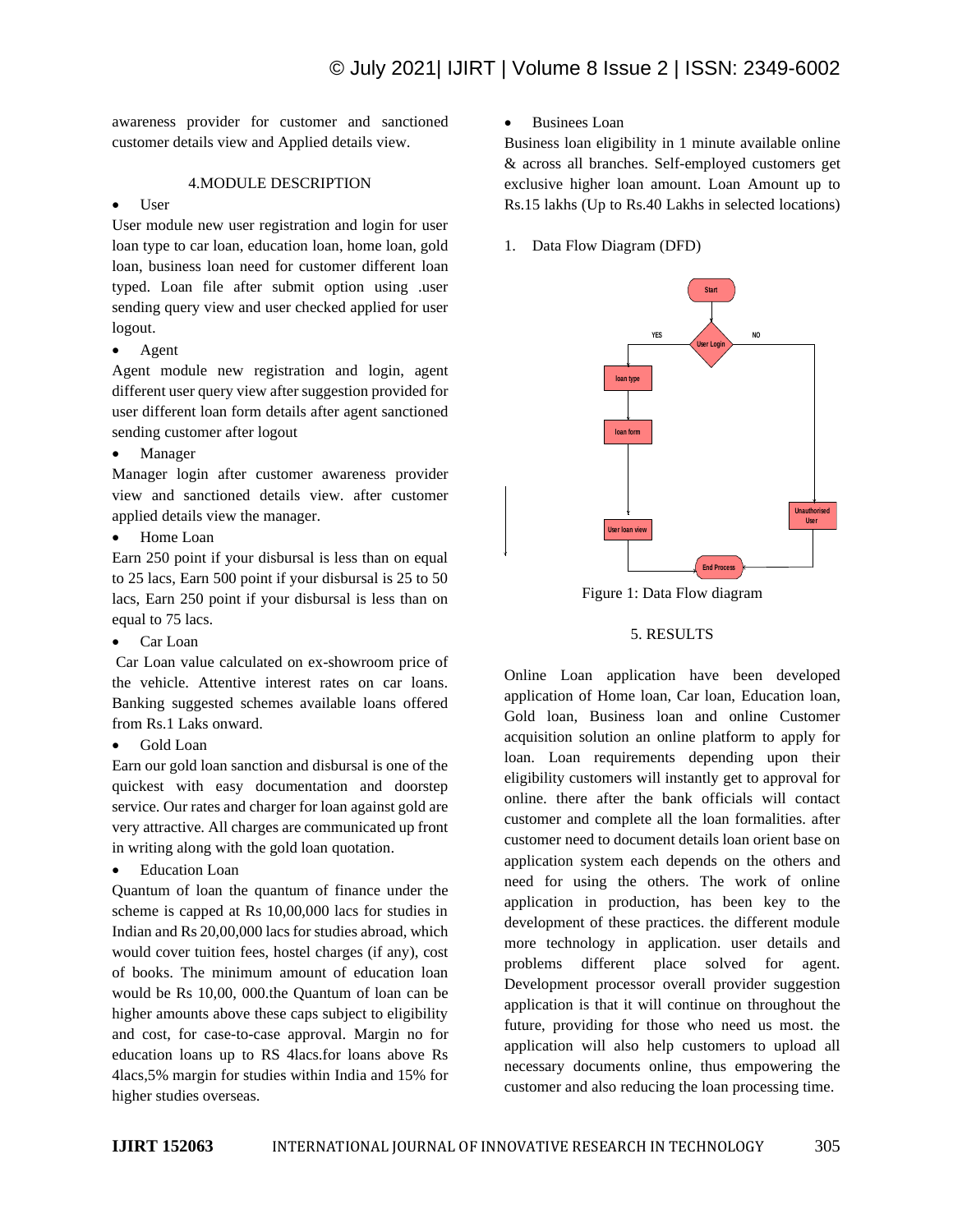## © July 2021| IJIRT | Volume 8 Issue 2 | ISSN: 2349-6002







Figure 3. shows customer home page

**Submit** 

**Loan From** 

| <b>Loan Type</b>       | Home loan<br><b>Contractor</b> |                         |
|------------------------|--------------------------------|-------------------------|
| <b>First Name</b>      | Enter your First Name          |                         |
| <b>Last Name</b>       | Enter your last Name           |                         |
| <b>DOB</b>             | COMMYEAR                       |                         |
| Gender                 | <b>D</b> Male <b>D</b> Female  |                         |
| <b>Marital Status</b>  | <b>D</b> Married O UnMarried   |                         |
| <b>Address</b>         |                                | <b>FFFF</b> SFFFF       |
| Occupation             | Enter your occupation          | <b>Online Loan</b>      |
| <b>Monthly Income</b>  | Enter your amount              | <b>Application Form</b> |
| <b>Loan Duration</b>   | Enter your duration year       |                         |
| <b>Purpose of Loan</b> | Enter your purpose             |                         |
| <b>Loan Amount</b>     | Enter your Amount              |                         |
|                        | <b>Submit</b>                  |                         |

Figure 4. shows the loan application form



Figure 5. shows the agent login



Figure 7. shows the manager login

## 6. CONCLUSION

Online loan application used for user different details and different officer different message provide. Overall details collection for online loan application different city used for problem solving to help for officers and development provider Source and distribute to the user and the world.

#### **REFERENCE**

- [1] Mtaki Frank, Dr. B. Ganesh, May 2016 Loan Management and Risk Practices in Banks Vol -4, Issue 5 on, (Pg175-184).
- [2] Mishra Nandita, Chandra Munesh, Oct 2010 Microfinance in Indian Banking Industry and Its Future on (Pg625-628).
- [3] Bandyopadhyay Arindam, July 2016, Studying borrower level risk characteristics of education loan in India on (Pg127-135).